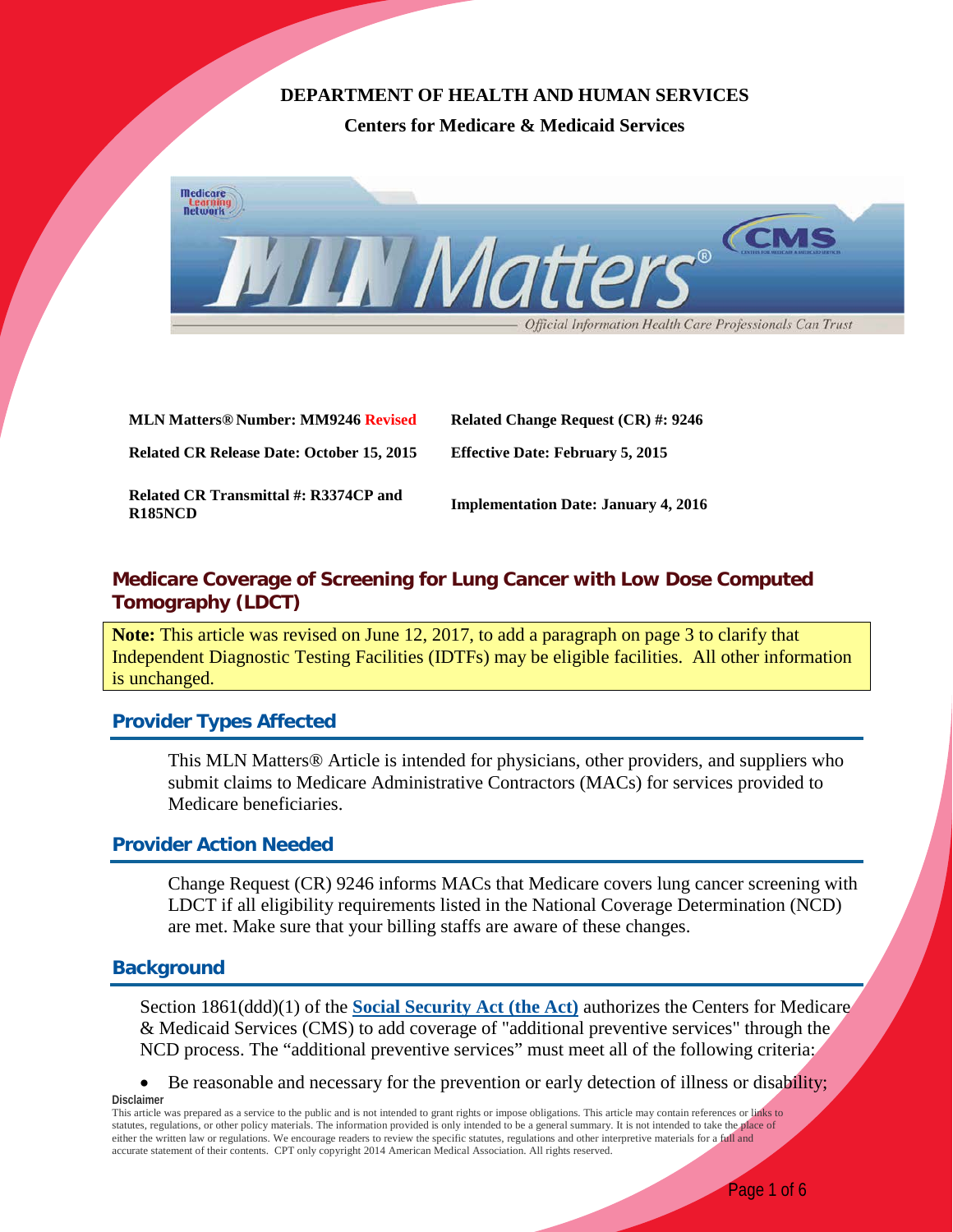- Be recommended with a grade of A or B by the United States Preventive Services Task Force (USPSTF); and
- Be appropriate for individuals entitled to benefits under Part A or enrolled under Part B.

CMS reviewed the evidence for lung cancer screening with low dose computed tomography (LDCT) and determined that the criteria listed above were met, enabling CMS to cover this "additional preventive service" under Medicare Part B.

CMS issued NCD 210.14 on August 21, 2015, that provides for Medicare coverage of screening for lung cancer with LDCT. Effective for claims with dates of service on and after February 5, 2015, Medicare beneficiaries must meet all of the following criteria:

- Be 55–77 years of age;
- Be asymptomatic (no signs or symptoms of lung cancer);
- Have a tobacco smoking history of at least 30 pack-years (one pack-year  $=$  smoking one pack per day for one year;  $1$  pack  $= 20$  cigarettes);
- Be a current smoker or one who has quit smoking within the last 15 years; and,
- Receive a written order for lung cancer screening with LDCT that meets the requirements described in the NCD.

Written orders for lung cancer LDCT screenings must be appropriately documented in the beneficiary's medical record, and must contain the following information:

- Date of birth:
- Actual pack–year smoking history (number);
- Current smoking status, and for former smokers, the number of years since quitting smoking;
- A statement that the beneficiary is asymptomatic (no signs or symptoms of lung cancer); and,
- The National Provider Identifier (NPI) of the ordering practitioner.

#### **Counseling and Shared Decision-Making Visit**

Before the first lung cancer LDCT screening occurs, the beneficiary must receive a written order for LDCT lung cancer screening during a lung cancer screening counseling and shared decision-making visit that includes the following elements and is appropriately documented in the beneficiary's medical records:

- Must be furnished by a physician (as defined in section  $1861(r)(1)$  of the Act) or qualified non-physician practitioner (meaning a Physician Assistant (PA), Nurse Practitioner (NP), or Clinical Nurse Specialist (CNS) as defined in section  $1861(aa)(5)$  of the Act); and
- Must include all of the following elements:
	- o Determination of beneficiary eligibility including age, absence of signs or symptoms of lung cancer, a specific calculation of cigarette smoking pack-years; and if a former smoker, the number of years since quitting;
	- o Shared decision-making, including the use of one or more decision aids, to include benefits and harms of screening, follow-up diagnostic testing, over-diagnosis, false positive rate, and total radiation exposure;

#### **Disclaimer**

This article was prepared as a service to the public and is not intended to grant rights or impose obligations. This article may contain references or links to statutes, regulations, or other policy materials. The information provided is only intended to be a general summary. It is not intended to take the place of either the written law or regulations. We encourage readers to review the specific statutes, regulations and other interpretive materials for a full and accurate statement of their contents. CPT only copyright 2014 American Medical Association. All rights reserved.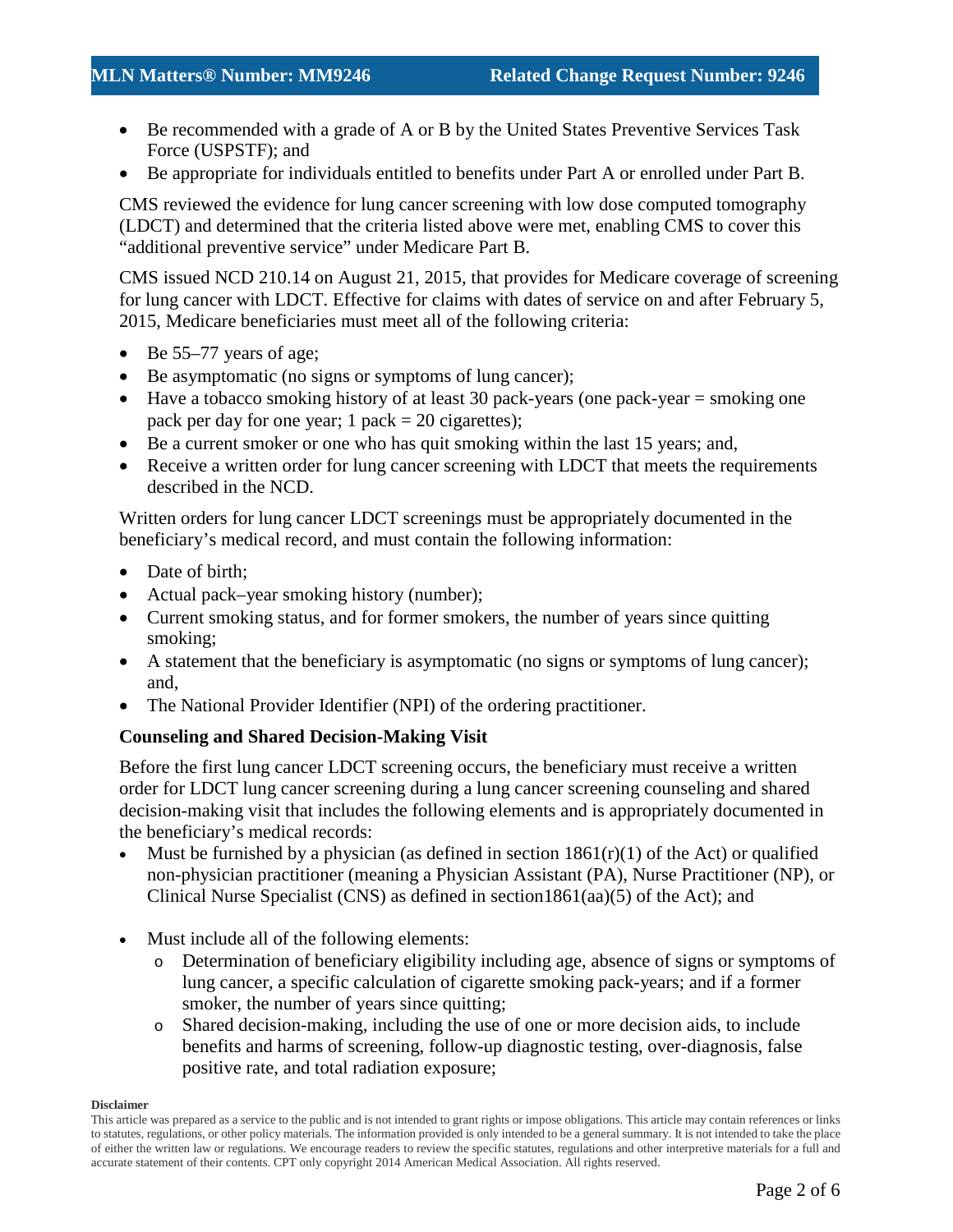- o Counseling on the importance of adherence to annual lung cancer LDCT screening, impact of co-morbidities, and ability or willingness to undergo diagnosis and treatment;
- o Counseling on the importance of maintaining cigarette smoking abstinence if former smoker; or the importance of smoking cessation if current smoker and, if appropriate, furnishing of information about tobacco cessation interventions; and,
- o If appropriate, the furnishing of a written order for lung cancer screening with LDCT.

Written orders for subsequent annual LDCT screens may be furnished during any appropriate visit with a physician or qualified non-physician practitioner (PA, NP, or CNS).

As part of the NCD, all criteria listed in the NCD must be met to include requirements for reading radiologists and radiology imaging facilities. In addition to collecting and submitting data to a CMS-approved registry, all facilities that would like to be eligible to perform the lung cancer screening, including Independent Diagnostic Testing Facilities (IDTFs), must meet all criteria stated in the Decision Memo for Lung Cancer Screening with LDCT, which is available at **[https://www.cms.gov/medicare-coverage-database/details/nca-decision-](https://www.cms.gov/medicare-coverage-database/details/nca-decision-memo.aspx?NCAId=274)**

**[memo.aspx?NCAId=274](https://www.cms.gov/medicare-coverage-database/details/nca-decision-memo.aspx?NCAId=274)**. Information regarding CMS-approved registries is posted at: **[http://www.cms.gov/Medicare/Medicare-General-](http://www.cms.gov/Medicare/Medicare-General-Information/MedicareApprovedFacilitie/Lung-Cancer-Screening-Registries.html)**

**[Information/MedicareApprovedFacilitie/Lung-Cancer-Screening-Registries.html](http://www.cms.gov/Medicare/Medicare-General-Information/MedicareApprovedFacilitie/Lung-Cancer-Screening-Registries.html)** on the CMS website.

### **Coinsurance and Deductibles**

Medicare coinsurance and Part B deductible are waived for this preventive service.

## **Health Care Common Procedure Coding System (HCPCS) Codes**

Effective for claims with dates of service on and after February 5, 2015, the following HCPCS codes are used for lung cancer screening with LDCT:

- G0296 Counseling visit to discuss need for lung cancer screening (LDCT) using low dose CT scan (service is for eligibility determination and shared decision making)
- G0297 Low dose CT scan (LDCT) for lung cancer screening

In addition to the HCPCS code, these services must be billed with ICD-10 diagnosis code Z87.891 (personal history of tobacco use/personal history of nicotine dependence), ICD-9 diagnosis code V15.82.

## **NOTE: Contractors shall apply contractor-pricing to claims containing HCPCS G0296 and G0297 with dates of service February 5, 2015, through December 31, 2015.**

#### **Institutional Billing Requirements**

Effective for claims with dates of service on and after February 5, 2015, providers may use the following Types of Bill (TOBs) when submitting claims for lung cancer screening, HCPCS codes G0296 and G0297: 12X, 13X, 22X, 23X, 71X (G0296 only), 77X (G0296 only), and 85X.

Medicare will pay for these services as follows:

• Outpatient hospital departments – TOBs 12X and 13X - based on Outpatient Prospective Payment System (OPPS);

#### **Disclaimer**

This article was prepared as a service to the public and is not intended to grant rights or impose obligations. This article may contain references or links to statutes, regulations, or other policy materials. The information provided is only intended to be a general summary. It is not intended to take the place of either the written law or regulations. We encourage readers to review the specific statutes, regulations and other interpretive materials for a full and accurate statement of their contents. CPT only copyright 2014 American Medical Association. All rights reserved.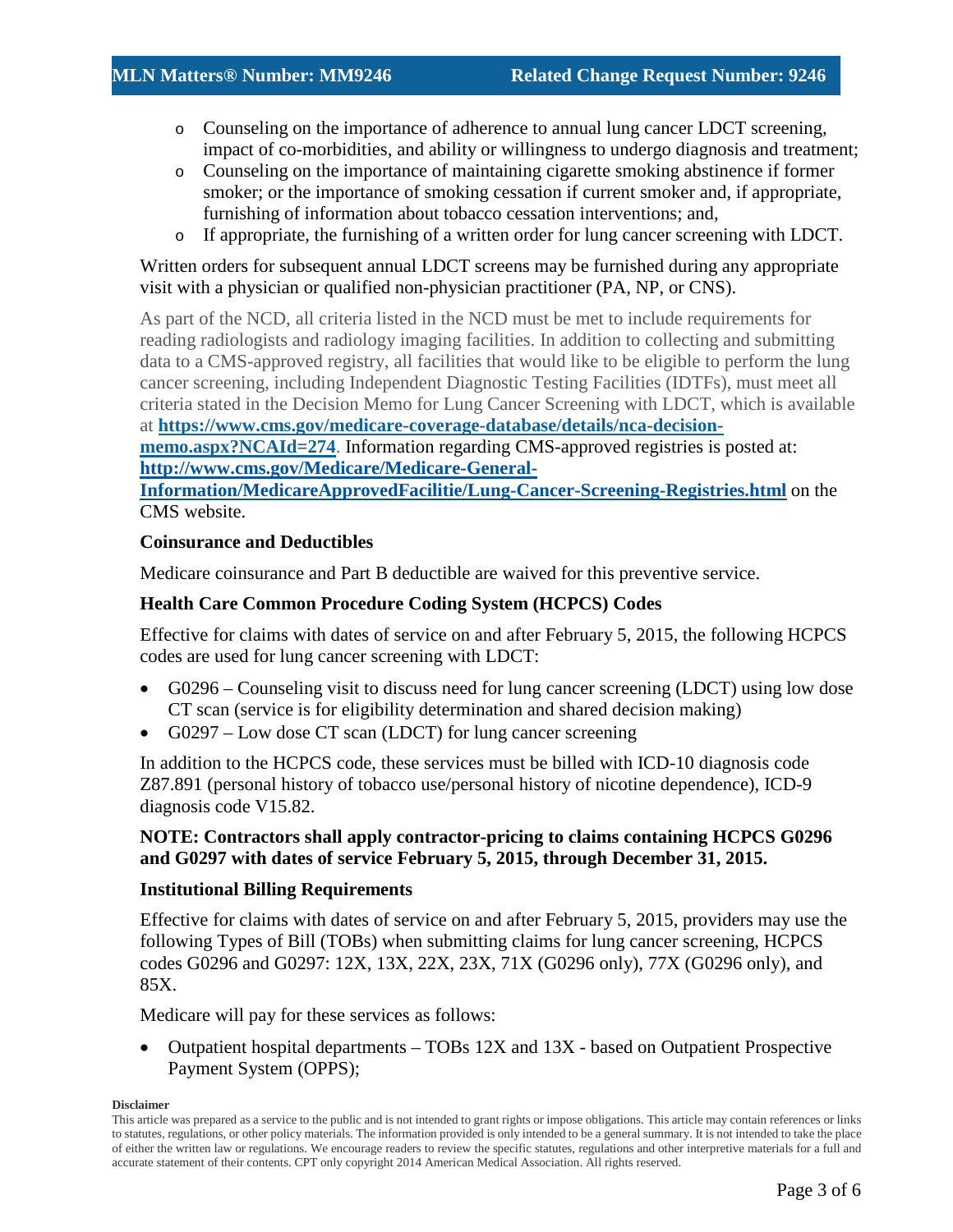- Skilled nursing facilities (SNFs) TOBs 22X and 23X based on the Medicare Physician Fee Schedule (MPFS);
- Critical Access Hospitals (CAHs) TOB 85X based on reasonable cost;
- CAH Method II TOB 85X with revenue code 096X, 097X, or 098X based on the lesser of the actual charge or the MPFS (115% of the lesser of the fee schedule amount and submitted charge) for HCPCS G0296 only;
- Rural Health Clinics (RHCs) TOB 71X based on the all-inclusive rate for HCPCS G0296 only; and
- Federally Qualified Health Centers (FQHCs) TOB 77X based on the PPS rate for HCPCS G0296 only.

**NOTE:** For outpatient hospital settings, as in any other setting, services covered under this NCD must be ordered by a primary care provider within the context of a primary care setting and performed by an eligible Medicare provider for these services.

## **Claim Adjustment Reason Codes (CARCs), Remittance Advice Remark Codes (RARCs), Group Codes**

MACs will use the following CARCs, RARCs, and Group Codes when denying payment for LDCT lung cancer screening, HCPCS G0296 and G0297:

Submitted on a TOB other than 12X, 13X, 22X, 23X, 71X, 77X, or 85X:

- CARC 170 Payment is denied when performed/billed by this type of provider. Note: Refer to the 835 Healthcare Policy Identification Segment (loop 2110 Service Payment Information REF), if present.
- RARC N95 This provider type/provider specialty may not bill this service.
- Group Code CO (Contractual Obligation) assigning financial liability to the provider (if a claim is received with a GZ modifier indicating no signed ABN is on file). **NOTE:** For modifier GZ, MACs will use CARC 50.

For TOBs 71X and 77X when HCPCS G0296 is billed on the same date of service with another visit (this does not apply to initial preventive physical exams for 71X TOBs):

- CARC 97 The benefit for this service is included in the payment/allowance for another service/procedure that has already been adjudicated. Note: Refer to the 835 Healthcare Policy Identification Segment (loop 2110 Service Payment Information REF), if present.
- RARC M15 Separately billed services/tests have been bundled as they are considered components of the same procedure. Separate payment is not allowed. NOTE: 77X TOBs will be processed through the Integrated Outpatient Code Editor under the current process.
- Group Code CO assigning financial liability to the provider.

Where a previous HCPCS G0297 is paid in history in a 12-month period (at least 11 full months must elapse from the date of the last screening):

• CARC 119 – Benefit maximum for this time period or occurrence has been reached.

#### **Disclaimer**

This article was prepared as a service to the public and is not intended to grant rights or impose obligations. This article may contain references or links to statutes, regulations, or other policy materials. The information provided is only intended to be a general summary. It is not intended to take the place of either the written law or regulations. We encourage readers to review the specific statutes, regulations and other interpretive materials for a full and accurate statement of their contents. CPT only copyright 2014 American Medical Association. All rights reserved.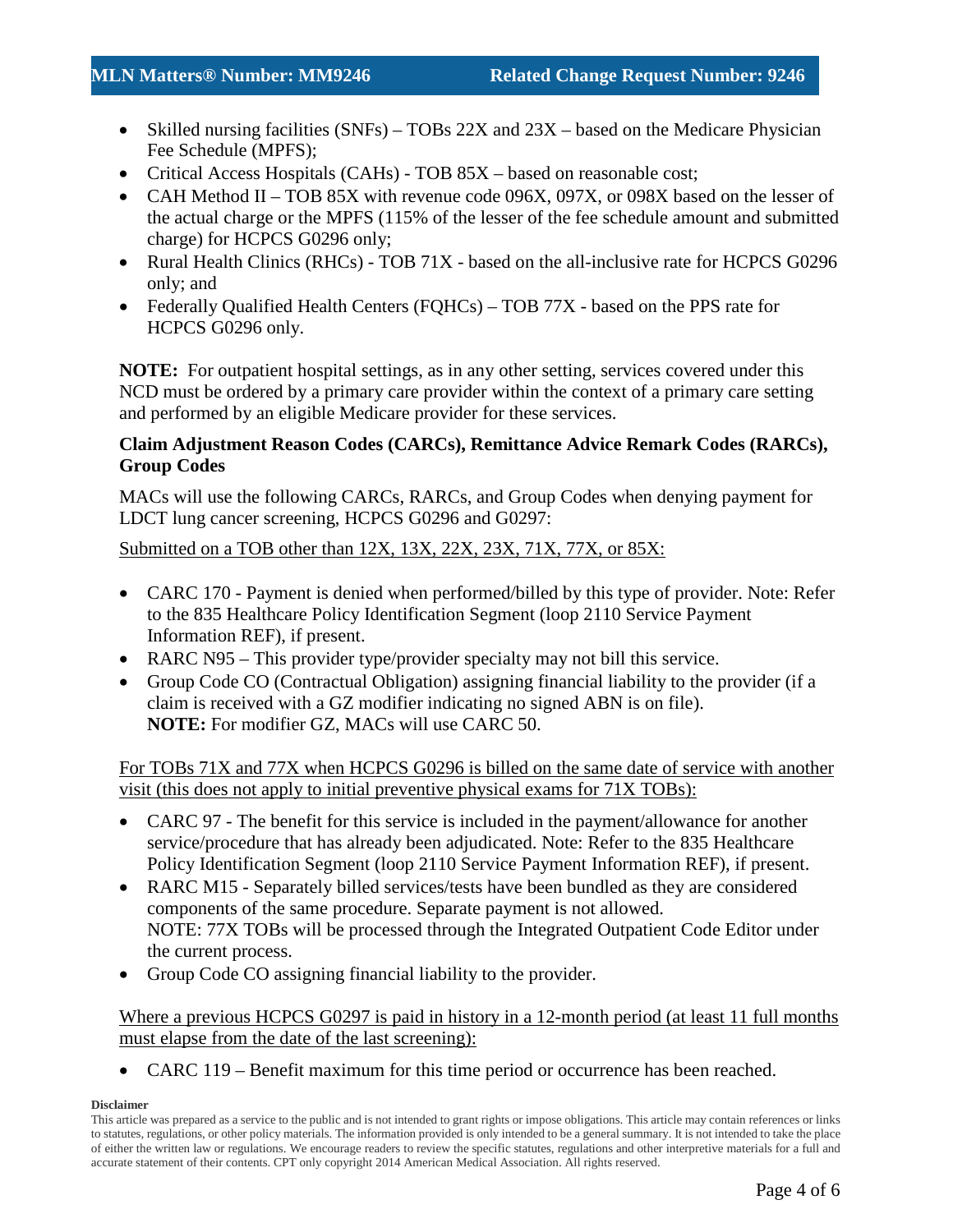- RARC N386 This decision was based on a National Coverage Determination (NCD). An NCD provides a coverage determination as to whether a particular item or service is covered. A copy of this policy is available at **[www.cms.gov/mcd/search.asp](http://www.cms.gov/mcd/search.asp)**. If you do not have web access, you may contact the contractor to request a copy of the NCD.
- Group Code CO assigning financial liability to the provider (if a claim is received with a GZ modifier indicating no signed ABN is on file). **NOTE:** For modifier GZ, MACs will use CARC 50.

Because the beneficiary is not between the ages of 55 and 77 at the time the service was rendered (line-level):

- CARC 6: "The procedure/revenue code is inconsistent with the patient's age. Note: Refer to the 835 Healthcare Policy Identification Segment (loop 2110 Service Payment Information REF), if present."
- Group Code: CO (Contractual Obligation) assigning financial liability to the provider (if a claim is received with a GZ modifier indicating no signed ABN is on file). **NOTE:** For modifier GZ, MACs will use CARC 50.

Because the claim line was not billed with ICD-10 diagnosis Z87.891:

- CARC 167 This (these) diagnosis(es) is (are) not covered. Note: Refer to the 835 Healthcare Policy Identification Segment (loop 2110 Service Payment Information REF), if present.
- RARC N386 This decision was based on a National Coverage Determination (NCD). An NCD provides a coverage determination as to whether a particular item or service is covered. A copy of this policy is available at **[www.cms.gov/mcd/search.asp](http://www.cms.gov/mcd/search.asp)**. If you do not have web access, you may contact the contractor to request a copy of the NCD.
- Group Code: CO assigning financial liability to the provider (if a claim is received with a GZ modifier indicating no signed ABN is on file). **NOTE:** For modifier GZ, MACs will use CARC 50.

# **Additional Information**

The official instruction, CR9246, consists of two transmittals:

- 1. **[Transmittal R3374CP](https://www.cms.gov/Regulations-and-Guidance/Guidance/Transmittals/Downloads/R3374CP.pdf)**, which updates the "Medicare Claims Processing Manual;" and
- 2. **[Transmittal R185NCD](https://www.cms.gov/Regulations-and-Guidance/Guidance/Transmittals/Downloads/R185NCD.pdf)**, which updates the "Medicare NCD Manual."

If you have any questions, please contact your MAC at their toll-free number. That number is available at **[https://www.cms.gov/Research-Statistics-Data-and-Systems/Monitoring-](https://www.cms.gov/Research-Statistics-Data-and-Systems/Monitoring-Programs/Medicare-FFS-Compliance-Programs/Review-Contractor-Directory-Interactive-Map/)[Programs/Medicare-FFS-Compliance-Programs/Review-Contractor-Directory-](https://www.cms.gov/Research-Statistics-Data-and-Systems/Monitoring-Programs/Medicare-FFS-Compliance-Programs/Review-Contractor-Directory-Interactive-Map/)[Interactive-Map/](https://www.cms.gov/Research-Statistics-Data-and-Systems/Monitoring-Programs/Medicare-FFS-Compliance-Programs/Review-Contractor-Directory-Interactive-Map/)**.

#### **Disclaimer**

This article was prepared as a service to the public and is not intended to grant rights or impose obligations. This article may contain references or links to statutes, regulations, or other policy materials. The information provided is only intended to be a general summary. It is not intended to take the place of either the written law or regulations. We encourage readers to review the specific statutes, regulations and other interpretive materials for a full and accurate statement of their contents. CPT only copyright 2014 American Medical Association. All rights reserved.